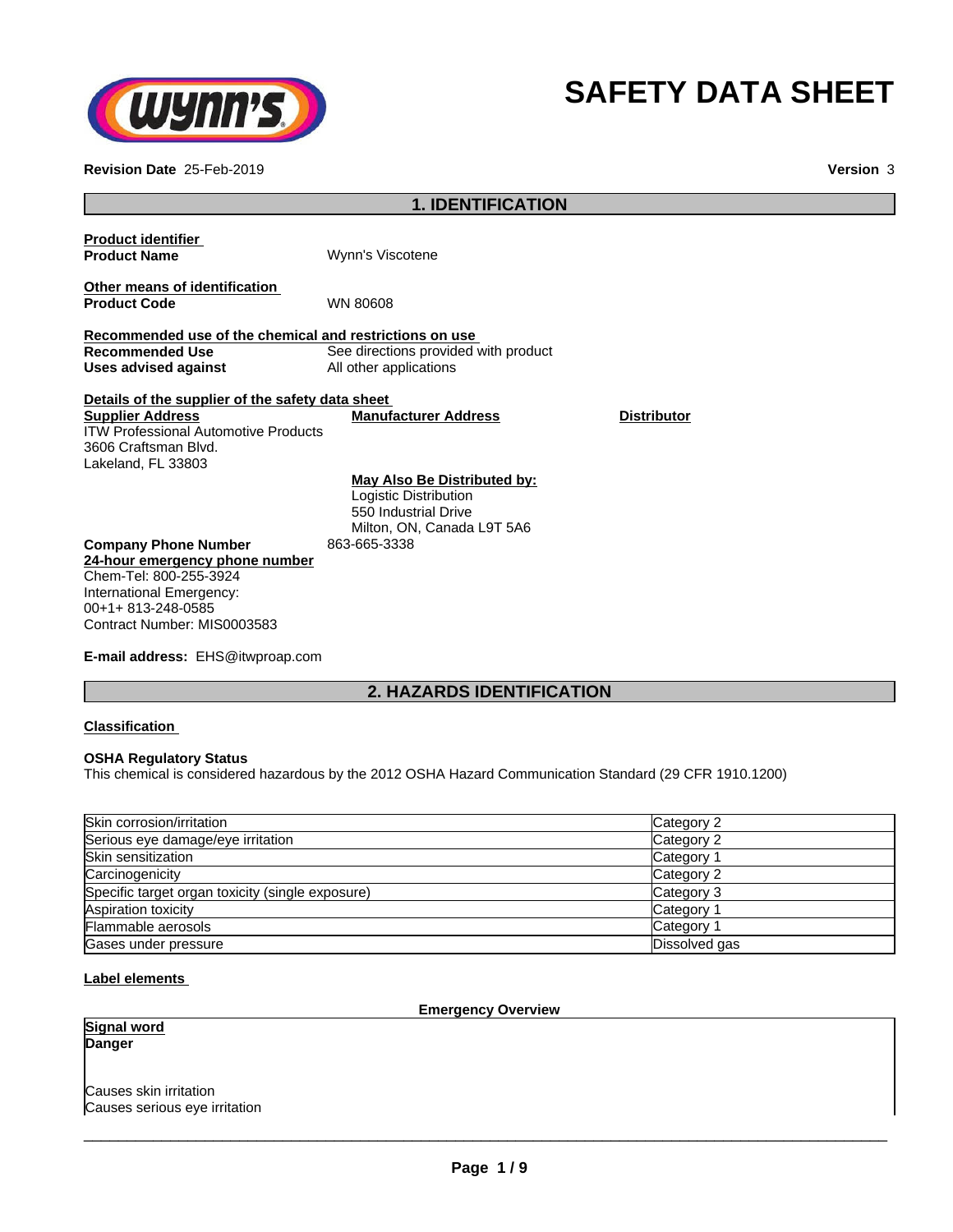

Obtain special instructions before use Do not handle until all safety precautions have been read and understood Use personal protective equipment as required Wash face, hands and any exposed skin thoroughly after handling Wear eye/face protection Avoid breathing dust/fume/gas/mist/vapors/spray Use only outdoors or in a well-ventilated area Keep away from heat/sparks/open flames/hot surfaces. - No smoking Do not spray on an open flame or other ignition source Pressurized container: Do not pierce or burn, even after use

#### **Precautionary Statements - Response**

IF exposed or concerned: Get medical advice/attention

IF IN EYES: Rinse cautiously with water for several minutes. Remove contact lenses, if present and easy to do. Continue rinsing If eye irritation persists: Get medical advice/attention IF ON SKIN: Wash with plenty of soap and water If skin irritation occurs: Get medical advice/attention Take off contaminated clothing and wash before reuse IF INHALED: Remove victim to fresh air and keep at rest in a position comfortable for breathing IF SWALLOWED: Immediately call a POISON CENTER or doctor/physician Do NOT induce vomiting

# **Precautionary Statements - Storage**

Store locked up Store in a well-ventilated place. Keep container tightly closed Do not expose to temperatures exceeding 122 °F (50 °C)

#### **Precautionary Statements - Disposal**

Dispose of contents/container to an approved waste disposal plant

# **Hazards not otherwise classified (HNOC)**

Not applicable

#### **Other Information** May be harmful in contact with skin

Unknown acute toxicity 33.75 % of the mixture consists of ingredient(s) of unknown toxicity

 $\overline{\phantom{a}}$  ,  $\overline{\phantom{a}}$  ,  $\overline{\phantom{a}}$  ,  $\overline{\phantom{a}}$  ,  $\overline{\phantom{a}}$  ,  $\overline{\phantom{a}}$  ,  $\overline{\phantom{a}}$  ,  $\overline{\phantom{a}}$  ,  $\overline{\phantom{a}}$  ,  $\overline{\phantom{a}}$  ,  $\overline{\phantom{a}}$  ,  $\overline{\phantom{a}}$  ,  $\overline{\phantom{a}}$  ,  $\overline{\phantom{a}}$  ,  $\overline{\phantom{a}}$  ,  $\overline{\phantom{a}}$ 

# **3. COMPOSITION/INFORMATION ON INGREDIENTS**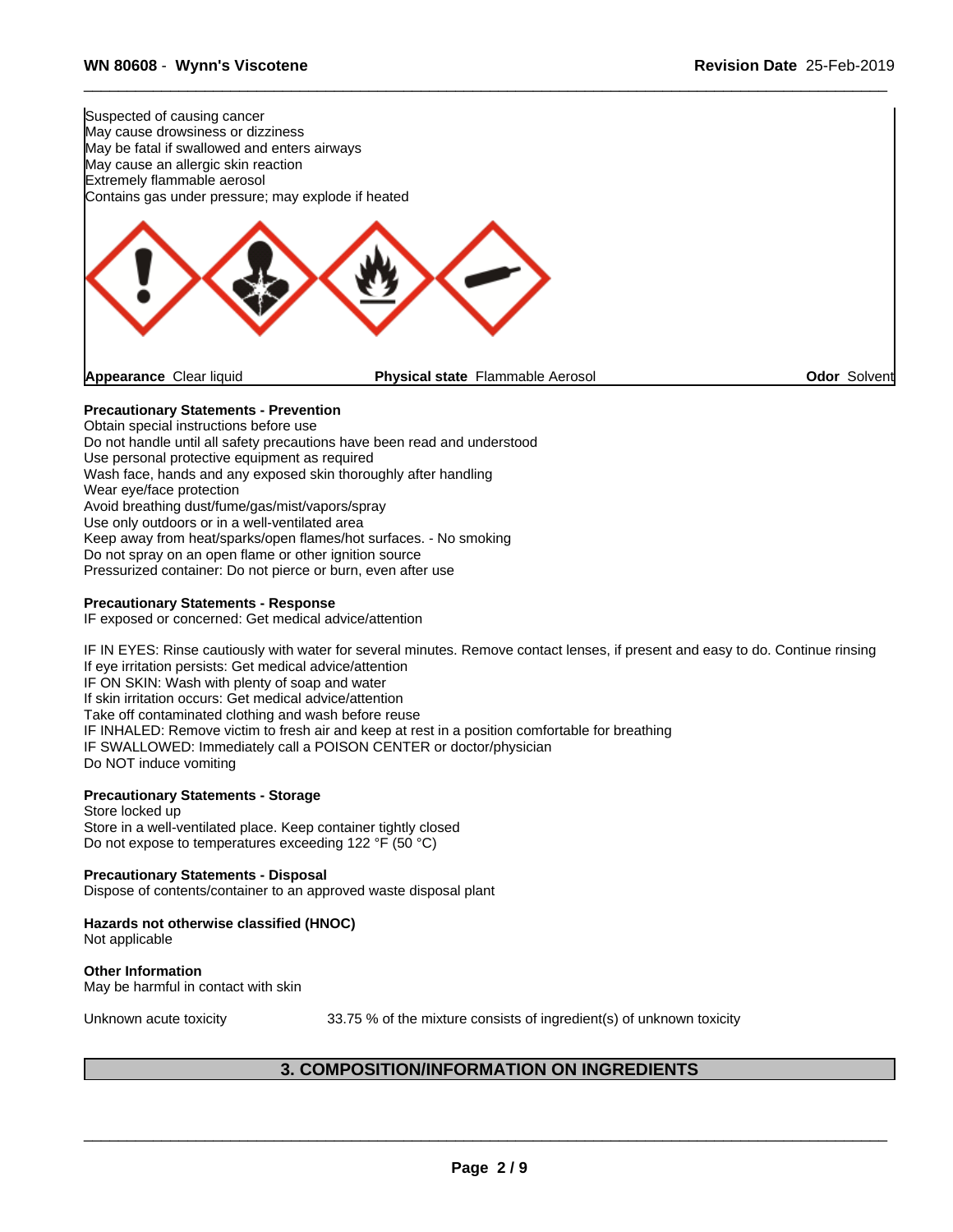| <b>Chemical Name</b>        | <b>CAS No.</b> | Weight-%  |
|-----------------------------|----------------|-----------|
| n-Heptane                   | 142-82-5       | $30 - 60$ |
| Methyl Acetate              | 79-20-9        | $10 - 30$ |
| Carbon Dioxide              | 124-38-9       | ' - ن     |
| C14-17 Chlorinated paraffin | 61788-76-9     | 0.1 -     |

#### **4. FIRST AID MEASURES**

#### **Description of first aid measures**

| <b>General advice</b>                                       | Get medical advice/attention if you feel unwell.                                                                                                                                                 |  |
|-------------------------------------------------------------|--------------------------------------------------------------------------------------------------------------------------------------------------------------------------------------------------|--|
| Eye contact                                                 | IF IN EYES: Rinse cautiously with water for several minutes. Remove contact lenses, if<br>present and easy to do. Continue rinsing. If eye irritation persists: Get medical<br>advice/attention. |  |
| <b>Skin contact</b>                                         | IF ON SKIN:. Wash skin with soap and water. If skin irritation persists, call a physician.<br>Take off contaminated clothing and wash before reuse.                                              |  |
| <b>Inhalation</b>                                           | IF INHALED: Remove victim to fresh air and keep at rest in a position comfortable for<br>breathing. If symptoms persist, call a physician.                                                       |  |
| Ingestion                                                   | IF SWALLOWED:. Do NOT induce vomiting. Never give anything by mouth to an<br>unconscious person. Call a physician.                                                                               |  |
| Self-protection of the first aider                          | Ensure that medical personnel are aware of the material(s) involved and take precautions to<br>protect themselves.                                                                               |  |
| Most important symptoms and effects, both acute and delayed |                                                                                                                                                                                                  |  |
| <b>Symptoms</b>                                             | See section 2 for more information.                                                                                                                                                              |  |
|                                                             | Indication of any immediate medical attention and special treatment needed                                                                                                                       |  |
| Note to physicians                                          | Treat symptomatically.                                                                                                                                                                           |  |

#### **5. FIRE-FIGHTING MEASURES**

#### **Suitable extinguishing media**

Carbon dioxide (CO2), Dry chemical, Foam

#### **Unsuitable extinguishing media**

Do not use a solid water stream as it may scatter and spread fire

# **Specific hazards arising from the chemical**

Extremely flammable.

#### **Explosion data Sensitivity to Mechanical Impact** None. **Sensitivity to Static Discharge**

#### **Protective equipment and precautions for firefighters**

As in any fire, wear self-contained breathing apparatus pressure-demand, MSHA/NIOSH (approved or equivalent) and full protective gear.

#### **6. ACCIDENTAL RELEASE MEASURES**

#### **Personal precautions, protective equipment and emergency procedures**

**Personal precautions** Use personal protective equipment as required.Remove all sources of ignition.

 $\overline{\phantom{a}}$  ,  $\overline{\phantom{a}}$  ,  $\overline{\phantom{a}}$  ,  $\overline{\phantom{a}}$  ,  $\overline{\phantom{a}}$  ,  $\overline{\phantom{a}}$  ,  $\overline{\phantom{a}}$  ,  $\overline{\phantom{a}}$  ,  $\overline{\phantom{a}}$  ,  $\overline{\phantom{a}}$  ,  $\overline{\phantom{a}}$  ,  $\overline{\phantom{a}}$  ,  $\overline{\phantom{a}}$  ,  $\overline{\phantom{a}}$  ,  $\overline{\phantom{a}}$  ,  $\overline{\phantom{a}}$ 

#### **Environmental precautions**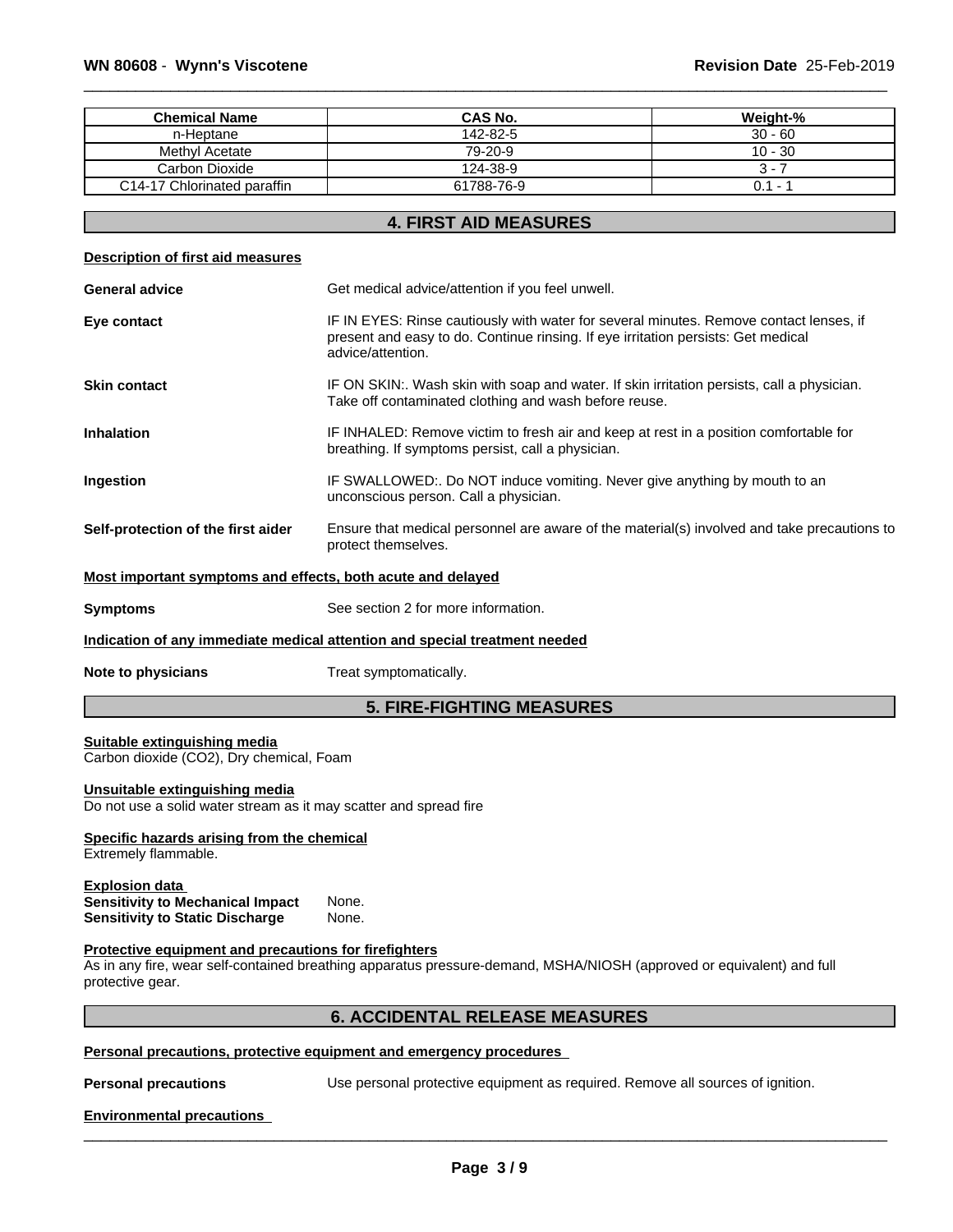| Methods and material for containment and cleaning up<br>Prevent further leakage or spillage if safe to do so.<br>Soak up with inert absorbent material.<br>Clean contaminated objects and areas thoroughly observing environmental regulations.<br><b>7. HANDLING AND STORAGE</b><br>Avoid contact with eyes. Avoid breathing vapors or mists. Contents under pressure. Do not<br>puncture or incinerate cans. Do not stick pin or any other sharp object into opening on top<br>of can.<br>Keep away from heat, sparks, flame and other sources of ignition (i.e., pilot lights, electric<br>motors and static electricity).<br>Strong oxidizing agents | <b>Environmental precautions</b>                             | See section 12 for additional ecological information. Do not flush into surface water or<br>sanitary sewer system. |  |  |  |
|----------------------------------------------------------------------------------------------------------------------------------------------------------------------------------------------------------------------------------------------------------------------------------------------------------------------------------------------------------------------------------------------------------------------------------------------------------------------------------------------------------------------------------------------------------------------------------------------------------------------------------------------------------|--------------------------------------------------------------|--------------------------------------------------------------------------------------------------------------------|--|--|--|
|                                                                                                                                                                                                                                                                                                                                                                                                                                                                                                                                                                                                                                                          |                                                              |                                                                                                                    |  |  |  |
|                                                                                                                                                                                                                                                                                                                                                                                                                                                                                                                                                                                                                                                          | <b>Methods for containment</b>                               |                                                                                                                    |  |  |  |
|                                                                                                                                                                                                                                                                                                                                                                                                                                                                                                                                                                                                                                                          | Methods for cleaning up                                      |                                                                                                                    |  |  |  |
|                                                                                                                                                                                                                                                                                                                                                                                                                                                                                                                                                                                                                                                          | Prevention of secondary hazards                              |                                                                                                                    |  |  |  |
|                                                                                                                                                                                                                                                                                                                                                                                                                                                                                                                                                                                                                                                          |                                                              |                                                                                                                    |  |  |  |
|                                                                                                                                                                                                                                                                                                                                                                                                                                                                                                                                                                                                                                                          | <b>Precautions for safe handling</b>                         |                                                                                                                    |  |  |  |
|                                                                                                                                                                                                                                                                                                                                                                                                                                                                                                                                                                                                                                                          | Advice on safe handling                                      |                                                                                                                    |  |  |  |
|                                                                                                                                                                                                                                                                                                                                                                                                                                                                                                                                                                                                                                                          | Conditions for safe storage, including any incompatibilities |                                                                                                                    |  |  |  |
|                                                                                                                                                                                                                                                                                                                                                                                                                                                                                                                                                                                                                                                          | <b>Storage Conditions</b>                                    |                                                                                                                    |  |  |  |
|                                                                                                                                                                                                                                                                                                                                                                                                                                                                                                                                                                                                                                                          | Incompatible materials                                       |                                                                                                                    |  |  |  |

# **8. EXPOSURE CONTROLS/PERSONAL PROTECTION**

#### **Control parameters**

#### **Exposure Guidelines** .

| <b>Chemical Name</b> | <b>ACGIH TLV</b> | <b>OSHA PEL</b>                         | <b>NIOSH IDLH</b>                     |
|----------------------|------------------|-----------------------------------------|---------------------------------------|
| n-Heptane            | STEL: 500 ppm    | <b>TWA: 500 ppm</b>                     | IDLH: 750 ppm                         |
| 142-82-5             | TWA: 400 ppm     | TWA: 2000 mg/m <sup>3</sup>             | Ceiling: 440 ppm 15 min               |
|                      |                  | (vacated) TWA: 400 ppm                  | Ceiling: $1800 \text{ mg/m}^3$ 15 min |
|                      |                  | (vacated) TWA: 1600 mg/m <sup>3</sup>   | TWA: 85 ppm                           |
|                      |                  | (vacated) STEL: 500 ppm                 | TWA: 350 mg/m <sup>3</sup>            |
|                      |                  | (vacated) STEL: 2000 mg/m <sup>3</sup>  |                                       |
| Methyl Acetate       | STEL: 250 ppm    | TWA: 200 ppm                            | <b>IDLH: 3100 ppm</b>                 |
| 79-20-9              | TWA: 200 ppm     | TWA: 610 mg/m <sup>3</sup>              | TWA: 200 ppm                          |
|                      |                  | (vacated) TWA: 200 ppm                  | TWA: 610 mg/m <sup>3</sup>            |
|                      |                  | (vacated) TWA: 610 mg/m <sup>3</sup>    | STEL: 250 ppm                         |
|                      |                  | (vacated) STEL: 250 ppm                 | STEL: 760 mg/m <sup>3</sup>           |
|                      |                  | (vacated) STEL: $760 \text{ mg/m}^3$    |                                       |
| Carbon Dioxide       | STEL: 30000 ppm  | TWA: 5000 ppm                           | IDLH: 40000 ppm                       |
| 124-38-9             | TWA: 5000 ppm    | TWA: 9000 mg/m <sup>3</sup>             | TWA: 5000 ppm                         |
|                      |                  | (vacated) TWA: 10000 ppm                | TWA: 9000 mg/m <sup>3</sup>           |
|                      |                  | (vacated) TWA: 18000 mg/m <sup>3</sup>  | STEL: 30000 ppm                       |
|                      |                  | (vacated) STEL: 30000 ppm               | STEL: 54000 mg/m <sup>3</sup>         |
|                      |                  | (vacated) STEL: 54000 mg/m <sup>3</sup> |                                       |

*NIOSH IDLH Immediately Dangerous to Life or Health*

Other Information **Vacated limits revoked by the Court of Appeals decision in AFL-CIO v. OSHA, 965 F.2d 962** (11th Cir., 1992).

#### **Appropriate engineering controls**

**Engineering Controls** Showers

Eyewash stations Ventilation systems

#### **Individual protection measures, such as personal protective equipment**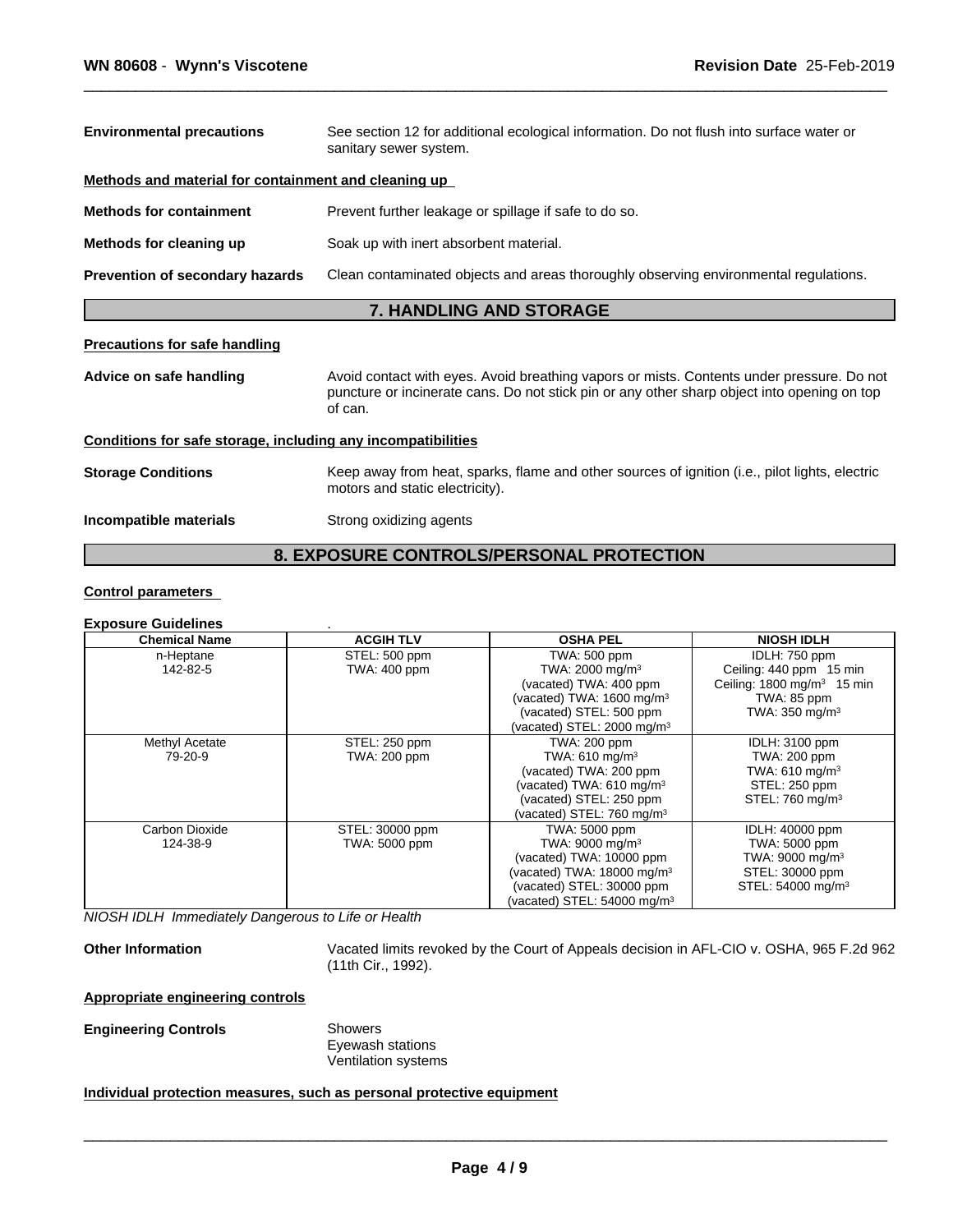| Eye/face protection                   | Wear safety glasses with side shields (or goggles).                                                                                             |
|---------------------------------------|-------------------------------------------------------------------------------------------------------------------------------------------------|
| Skin and body protection              | Wear protective natural rubber, nitrile rubber, Neoprene™ or PVC gloves.                                                                        |
| <b>Respiratory protection</b>         | Use NIOSH-approved air-purifying respirator with organic vapor cartridge or canister, as<br>appropriate.                                        |
| <b>General Hygiene Considerations</b> | Handle in accordance with good industrial hygiene and safety practice. Regular cleaning of<br>equipment, work area and clothing is recommended. |

# 9. PHYSICAL AND CHEMICAL PROPERTIES

| 9.1. Information on basic physical and chemical properties |                          |                     |  |  |  |
|------------------------------------------------------------|--------------------------|---------------------|--|--|--|
| <b>Physical state</b>                                      | Flammable Aerosol        |                     |  |  |  |
| Appearance                                                 | Clear liquid             |                     |  |  |  |
| Odor                                                       | Solvent                  |                     |  |  |  |
| Color                                                      | amber                    |                     |  |  |  |
| <b>Odor threshold</b>                                      | No information available |                     |  |  |  |
| <b>Property</b>                                            | <b>Values</b>            | Remarks • Method    |  |  |  |
| рH                                                         | No information available |                     |  |  |  |
| Melting point / freezing point                             | No information available |                     |  |  |  |
| Boiling point / boiling range                              | > 35 °C $/$ > 95 °F      |                     |  |  |  |
| <b>Flash point</b>                                         | $-10$ °C / 14 °F         |                     |  |  |  |
| <b>Evaporation rate</b>                                    | >1                       | Butyl acetate $= 1$ |  |  |  |
| Flammability (solid, gas)                                  | No information available |                     |  |  |  |
| <b>Flammability Limit in Air</b>                           |                          |                     |  |  |  |
| <b>Upper flammability limit:</b>                           | No information available |                     |  |  |  |
| Lower flammability limit:                                  | No information available |                     |  |  |  |
| Vapor pressure                                             | No information available |                     |  |  |  |
| Vapor density                                              | No information available |                     |  |  |  |
| <b>Relative density</b>                                    | $0.7 - 0.8$              |                     |  |  |  |
| <b>Water solubility</b>                                    | Insoluble in water       |                     |  |  |  |
| Solubility(ies)                                            | No information available |                     |  |  |  |
| <b>Partition coefficient</b>                               | No information available |                     |  |  |  |
| <b>Autoignition temperature</b>                            | No information available |                     |  |  |  |
| <b>Decomposition temperature</b>                           | No information available |                     |  |  |  |
| <b>Kinematic viscosity</b>                                 | $2$ mm $2/s$             |                     |  |  |  |
| <b>Dynamic viscosity</b>                                   | No information available |                     |  |  |  |
| <b>Explosive properties</b>                                | No information available |                     |  |  |  |
| <b>Oxidizing properties</b>                                | No information available |                     |  |  |  |
| <b>Other Information</b>                                   |                          |                     |  |  |  |
| <b>Softening point</b>                                     | No information available |                     |  |  |  |
| <b>Molecular weight</b>                                    | No information available |                     |  |  |  |
| <b>VOC Content (%)</b>                                     | 67                       |                     |  |  |  |
| <b>Density</b>                                             | No information available |                     |  |  |  |
| <b>Bulk density</b>                                        | No information available |                     |  |  |  |
| <b>SADT</b> (self-accelerating                             | No information available |                     |  |  |  |
| decomposition temperature)                                 |                          |                     |  |  |  |
|                                                            |                          |                     |  |  |  |

# **10. STABILITY AND REACTIVITY**

#### **Reactivity**

No information available

# **Chemical stability**

Stable under normal conditions

#### **Possibility of Hazardous Reactions**

None under normal processing.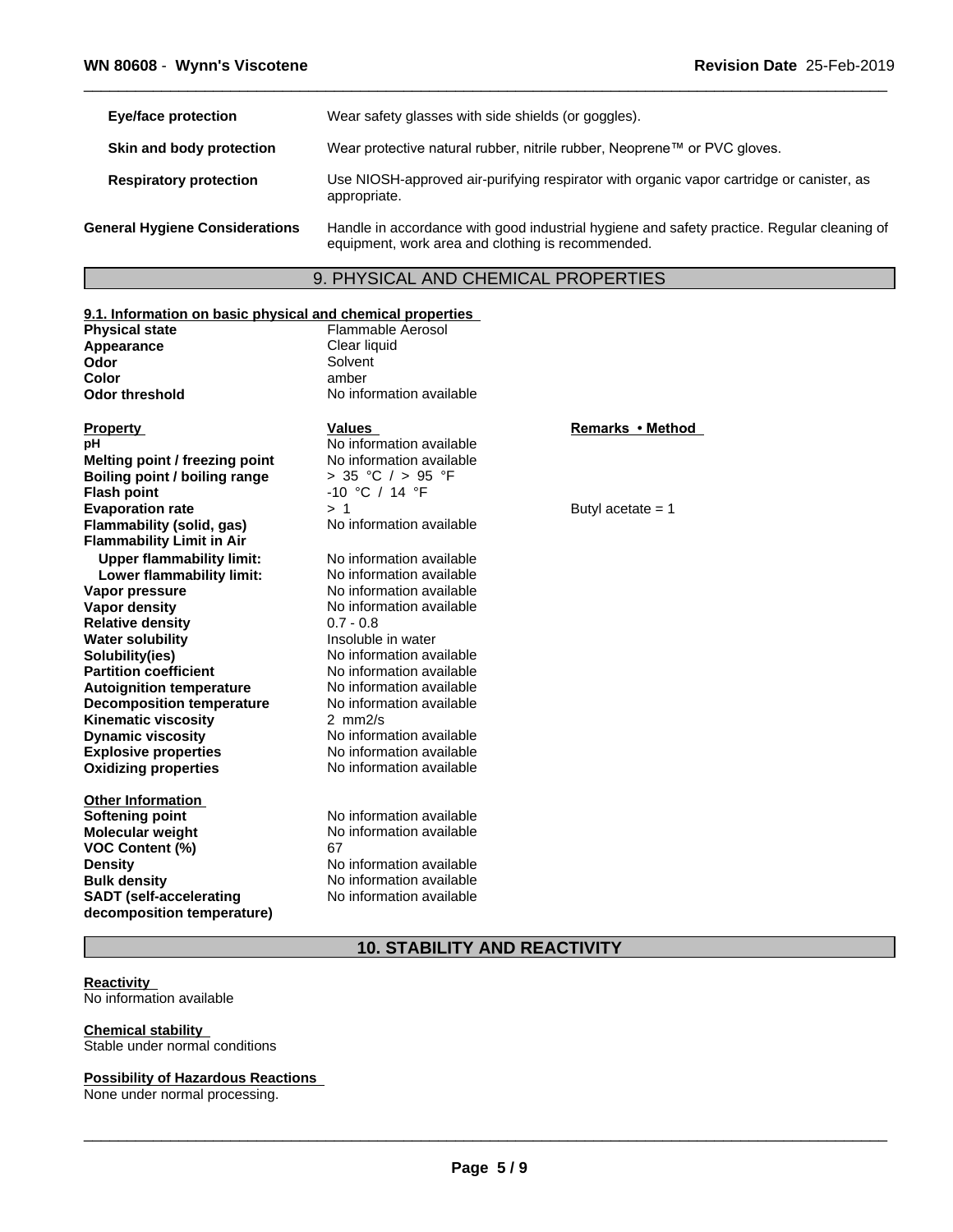#### **Conditions to avoid**

Excessive heat.

#### **Incompatible materials**

Strong oxidizing agents

#### **Hazardous Decomposition Products**

Carbon oxides

### **11. TOXICOLOGICAL INFORMATION**

#### **Information on likely routes of exposure**

| <b>Inhalation</b>   | May cause irritation of respiratory tract.                                         |
|---------------------|------------------------------------------------------------------------------------|
| Eye contact         | Contact with eyes may cause irritation. May cause redness and tearing of the eyes. |
| <b>Skin contact</b> | May cause skin irritation and/or dermatitis.                                       |
| Ingestion           | Ingestion may cause irritation to mucous membranes.                                |

| <b>Chemical Name</b> | Oral LD50          | <b>Dermal LD50</b>      | <b>Inhalation LC50</b>             |
|----------------------|--------------------|-------------------------|------------------------------------|
| n-Heptane            |                    | $=$ 3000 mg/kg (Rabbit) | $= 103$ g/m <sup>3</sup> (Rat) 4 h |
| 142-82-5             |                    |                         |                                    |
| Methyl Acetate       | `Rat<br>> 5 g/kg ( | $>$ 5 g/kg (Rabbit)     | $= 16000$ ppm (Rat) 4 h            |
| 179-20-9             |                    |                         |                                    |

#### **Information on toxicological effects**

**Symptoms** No information available.

#### **Delayed and immediate effects as well as chronic effects from short and long-term exposure**

| Sensitization<br>Germ cell mutagenicity                   | No information available.<br>No information available.                                                                                   |             |                                                                                          |             |
|-----------------------------------------------------------|------------------------------------------------------------------------------------------------------------------------------------------|-------------|------------------------------------------------------------------------------------------|-------------|
| Carcinogenicity                                           |                                                                                                                                          |             | The table below indicates whether each agency has listed any ingredient as a carcinogen. |             |
| Chemical Name                                             | <b>ACGIH</b>                                                                                                                             | <b>IARC</b> | <b>NTP</b>                                                                               | <b>OSHA</b> |
| C14-17 Chlorinated paraffin<br>61788-76-9                 |                                                                                                                                          | Group 2B    |                                                                                          | х           |
| Group 2B - Possibly Carcinogenic to Humans<br>X - Present | IARC (International Agency for Research on Cancer)<br>OSHA (Occupational Safety and Health Administration of the US Department of Labor) |             |                                                                                          |             |
| Target Organ Effects                                      |                                                                                                                                          |             | Central nervous system, Central Vascular System (CVS), Eyes, Respiratory system, Skin.   |             |
|                                                           | The following values are calculated based on chapter 3.1 of the GHS document $\,$ .                                                      |             |                                                                                          |             |
| ATEmix (oral)                                             | 15790 mg/kg                                                                                                                              |             |                                                                                          |             |
| <b>ATEmix (dermal)</b>                                    | 3392 mg/kg                                                                                                                               |             |                                                                                          |             |

#### **12. ECOLOGICAL INFORMATION**

#### **Ecotoxicity**

33.75 % of the mixture consists of component(s) of unknown hazards to the aquatic environment

#### **Persistence and degradability**

**ATEmix (inhalation-vapor)** 

**ATEmix (inhalation-dust/mist)** 148 mg/l

No information available.

#### **Bioaccumulation**

No information available.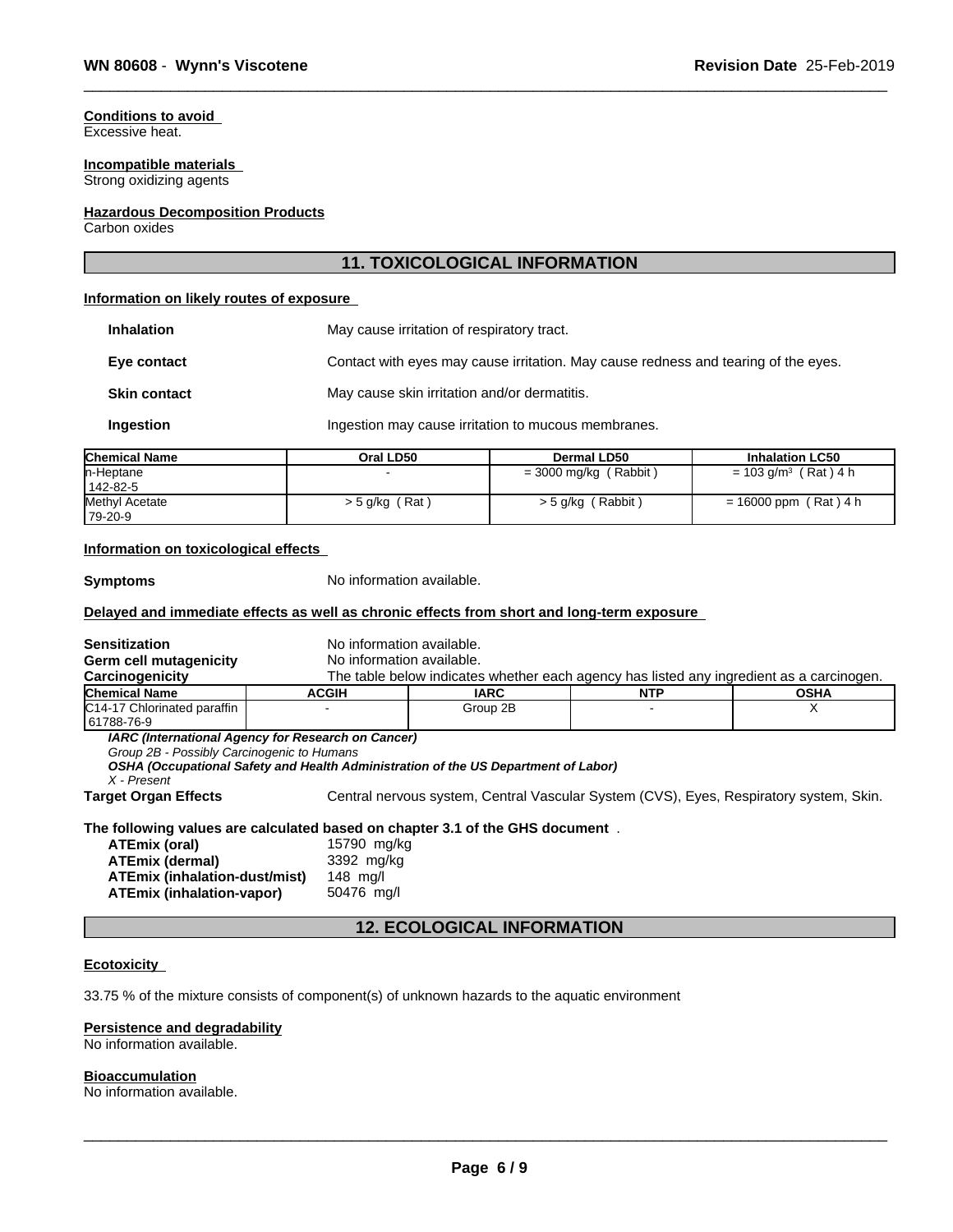#### **Mobility**

No information available.

| <b>Chemical Name</b>      | <b>Partition coefficient</b> |
|---------------------------|------------------------------|
| n-Heptane<br>142-82-5     | 4.66                         |
| Methyl Acetate<br>79-20-9 | 0.18                         |

# **Other adverse effects**

No information available

# **13. DISPOSAL CONSIDERATIONS**

#### **Waste treatment methods**

| <b>Disposal of wastes</b>     | Disposal should be in accordance with applicable regional, national and local laws and<br>regulations. |
|-------------------------------|--------------------------------------------------------------------------------------------------------|
| <b>Contaminated packaging</b> | Do not reuse container.                                                                                |
| <b>US EPA Waste Number</b>    | Not applicable                                                                                         |

This product contains one or more substances that are listed with the State of California as a hazardous waste.

| <b>Chemical Name</b> | California Hazardous Waste Status |
|----------------------|-----------------------------------|
| n-Heptane            | Toxic                             |
| 142-82-5             | lanitable                         |
| Methyl Acetate       | Toxic                             |
| 79-20-9              | Ignitable                         |

# **14. TRANSPORT INFORMATION**

#### **DOT**

| <b>UN/ID No</b><br>Proper shipping name:<br><b>Hazard Class</b>         | 1950<br>Aerosols, Limited Quantity (LQ)<br>2.1 |  |
|-------------------------------------------------------------------------|------------------------------------------------|--|
| IATA<br>UN/ID No<br>Proper shipping name:<br><b>Hazard Class</b>        | 1950<br>Aerosols, Limited Quantity (LQ)<br>2.1 |  |
| IMDG<br><b>UN/ID No</b><br>Proper shipping name:<br><b>Hazard Class</b> | 1950<br>Aerosols, Limited Quantity (LQ)<br>2.1 |  |

| <b>15. REGULATORY INFORMATION</b> |          |  |
|-----------------------------------|----------|--|
| <b>International Inventories</b>  |          |  |
| <b>TSCA</b>                       | Complies |  |
| <b>DSL/NDSL</b>                   | Complies |  |
| <b>EINECS/ELINCS</b>              | Complies |  |
| <b>ENCS</b>                       | Complies |  |
| <b>IECSC</b>                      | Complies |  |
| <b>KECL</b>                       | Complies |  |
| <b>PICCS</b>                      | Complies |  |
| <b>AICS</b>                       | Complies |  |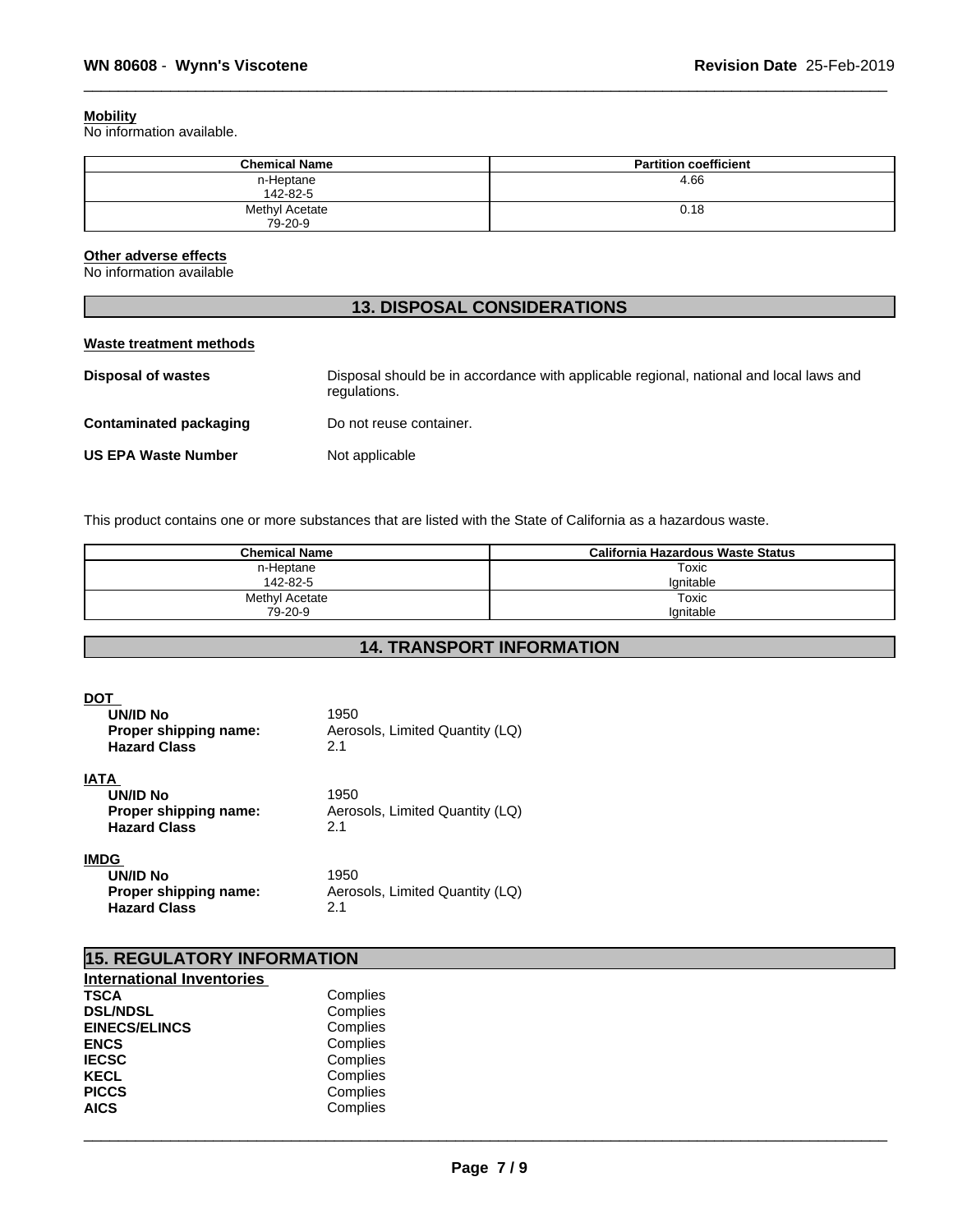#### **Legend:**

**TSCA** - United States Toxic Substances Control Act Section 8(b) Inventory **DSL/NDSL** - Canadian Domestic Substances List/Non-Domestic Substances List **EINECS/ELINCS** - European Inventory of Existing Chemical Substances/European List of Notified Chemical Substances **ENCS** - Japan Existing and New Chemical Substances **IECSC** - China Inventory of Existing Chemical Substances **KECL** - Korean Existing and Evaluated Chemical Substances **PICCS** - Philippines Inventory of Chemicals and Chemical Substances **AICS** - Australian Inventory of Chemical Substances

#### **US Federal Regulations**

#### **SARA 313**

Section 313 of Title III of the Superfund Amendments and Reauthorization Act of 1986 (SARA). This product does not contain any chemicals which are subject to the reporting requirements of the Act and Title 40 of the Code of Federal Regulations, Part 372

### **SARA 311/312 Hazard Categories**

| Acute health hazard               | Nο  |
|-----------------------------------|-----|
| <b>Chronic Health Hazard</b>      | N٥  |
| Fire hazard                       | Yes |
| Sudden release of pressure hazard | N٥  |
| <b>Reactive Hazard</b>            | N٥  |

#### **CWA** (Clean Water Act)

This product does not contain any substances regulated as pollutants pursuant to the Clean Water Act (40 CFR 122.21 and 40 CFR 122.42)

#### **CERCLA**

This material, as supplied, does not contain any substances regulated as hazardous substances under the Comprehensive Environmental Response Compensation and Liability Act (CERCLA) (40 CFR 302) or the Superfund Amendments and Reauthorization Act (SARA) (40 CFR 355). There may be specific reporting requirements at the local, regional, or state level pertaining to releases of this material

#### **US State Regulations**

#### **California Proposition 65**

This product contains the following Proposition 65 chemicals

| $n$ ar<br>Name<br>mıc:<br>.                                           | c F<br>- 1965<br>----<br>וור<br>-00<br>.<br>шс |
|-----------------------------------------------------------------------|------------------------------------------------|
| 1788-76-9<br>--<br>ົ<br>Chlorinated.<br>∼<br>$\sim$<br>ırattır<br>. 4 | $2$ r $\sim$                                   |

#### **U.S. State Right-to-Know Regulations**

| <b>Chemical Name</b> | <b>New Jersey</b> | <b>Massachusetts</b> | Pennsylvania |
|----------------------|-------------------|----------------------|--------------|
| n-Heptane            |                   |                      |              |
| 142-82-5             |                   |                      |              |
| Methyl Acetate       |                   |                      |              |
| 79-20-9              |                   |                      |              |
| Carbon Dioxide       |                   |                      |              |
| 124-38-9             |                   |                      |              |

**U.S. EPA Label Information EPA Pesticide Registration Number** Notapplicable

#### **WHMIS Hazard Class**

D2A - Very toxic materials

# **16. OTHER INFORMATION, INCLUDING DATE OF PREPARATION OF THE LAST REVISION**

| ы      |  |
|--------|--|
| Λ<br>N |  |

**Health hazards** 2 - Flammability 4 - Instability 0

 $\overline{\phantom{a}}$  ,  $\overline{\phantom{a}}$  ,  $\overline{\phantom{a}}$  ,  $\overline{\phantom{a}}$  ,  $\overline{\phantom{a}}$  ,  $\overline{\phantom{a}}$  ,  $\overline{\phantom{a}}$  ,  $\overline{\phantom{a}}$  ,  $\overline{\phantom{a}}$  ,  $\overline{\phantom{a}}$  ,  $\overline{\phantom{a}}$  ,  $\overline{\phantom{a}}$  ,  $\overline{\phantom{a}}$  ,  $\overline{\phantom{a}}$  ,  $\overline{\phantom{a}}$  ,  $\overline{\phantom{a}}$ 

**Health hazards** 2 **Flammability** 4 **Physical hazards** 0 **Personal protection** B

NFPA (National Fire Protection Association) HMIS (Hazardous Material Information System)